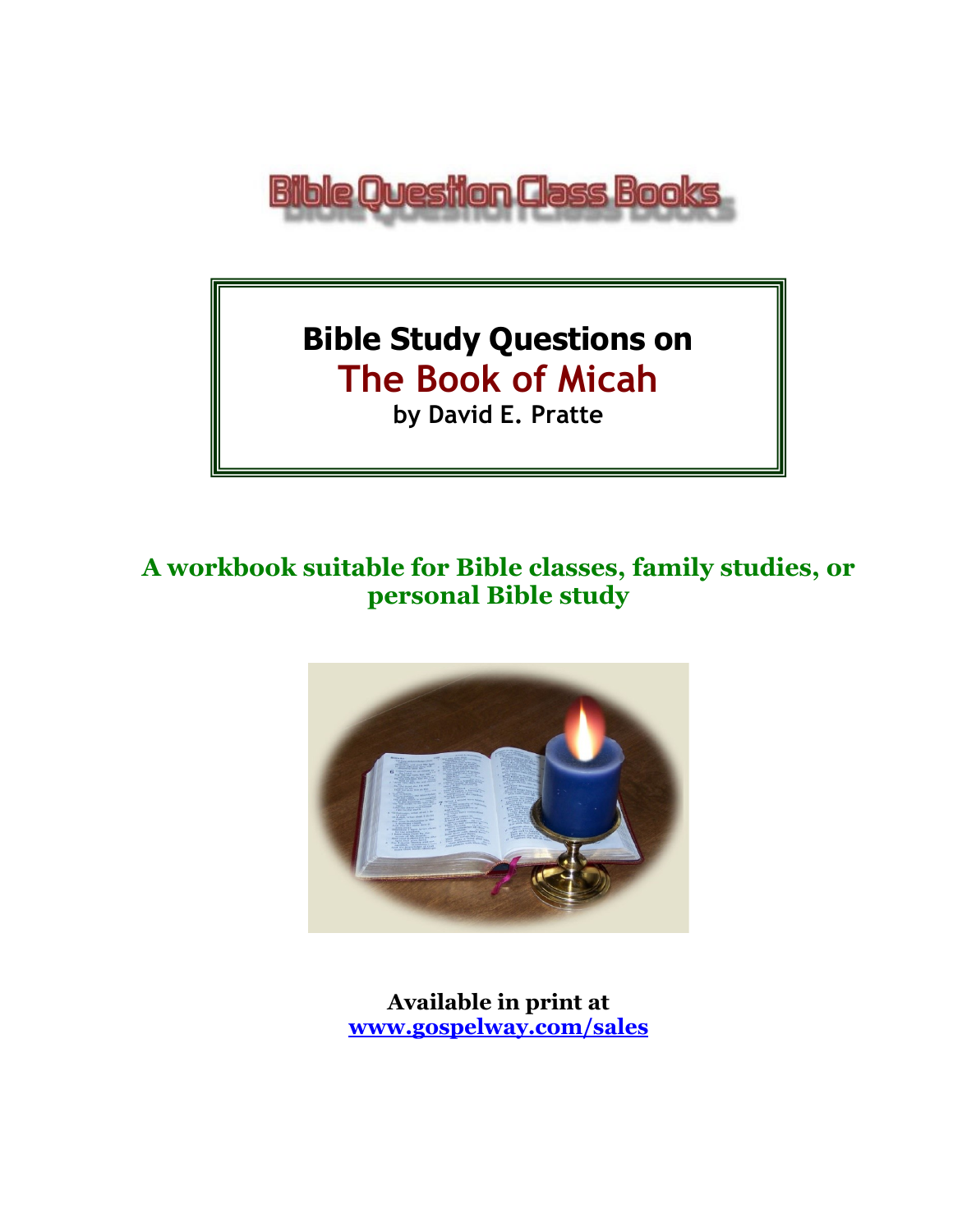### *Bible Study Questions on the Book of Micah: A workbook suitable for Bible classes, family studies, or personal Bible study*

© Copyright David E. Pratte, 2019 All rights reserved

ISBN-

**Printed books, booklets, and tracts available at [www.gospelway.com/sales](https://www.gospelway.com/sales) Free Bible study articles online at [www.gospelway.com](http://www.gospelway.com/) Free Bible courses online at [www.biblestudylessons.com](http://www.biblestudylessons.com/) Free class books at [www.biblestudylessons.com/classbooks](http://www.biblestudylessons.com/classbooks) Free commentaries on Bible books at [www.biblestudylessons.com/commentary](https://www.biblestudylessons.com/commentary) Contact the author at [www.gospelway.com/comments](http://www.gospelway.com/comments)**

**Note carefully: No teaching in any of our materials is intended or should ever be construed to justify or to in any way incite or encourage personal vengeance or physical violence against any person.**

**"He who glories, let him glory in the Lord" – 1 Corinthians 1:31**

### **Front Page Photo**

Scripture quotations are generally from the New King James Version (NKJV), copyright 1982, 1988 by Thomas Nelson, Inc. used by permission. All rights reserved.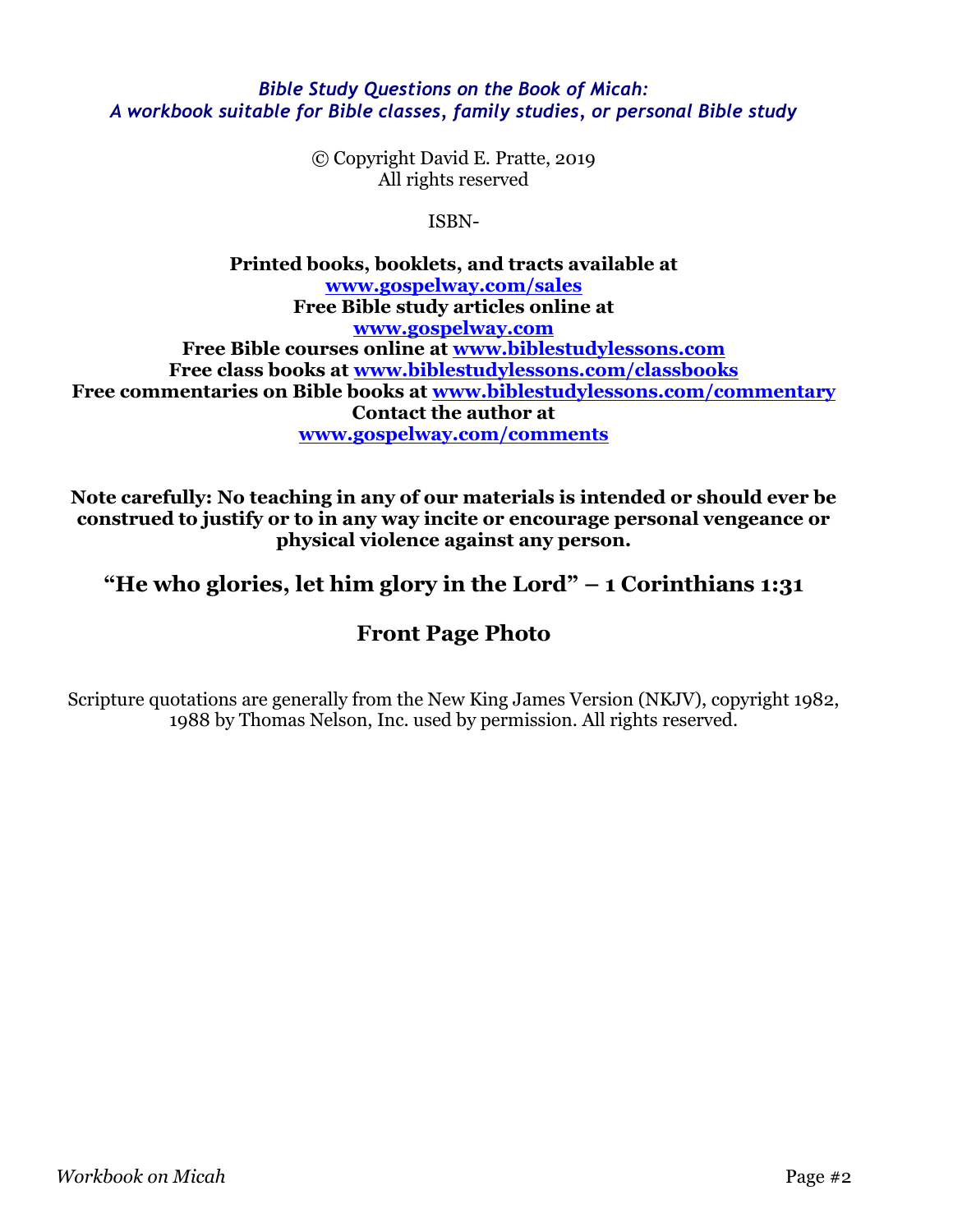### **Other Books by the Author**

### **Topical Bible Studies**

*Growing a Godly Marriage & Raising Godly Children Why Believe in God, Jesus, and the Bible? (evidences) The God of the Bible (study of the Father, Son, and Holy Spirit) Grace, Faith, and Obedience: The Gospel or Calvinism? Kingdom of Christ: Future Millennium or Present Spiritual Reign? Do Not Sin Against the Child: Abortion, Unborn Life, & the Bible True Words of God: Bible Inspiration and Preservation*

#### **Commentaries on Bible Books**

*Genesis Joshua and Ruth Judges 1 Samuel 2 Samuel Ezra, Nehemiah, and Esther Job Proverbs Gospel of Mark* 

*Gospel of John Acts Romans Ephesians Philippians and Colossians Hebrews James and Jude 1 & 2 Peter*

#### **Bible Question Class Books**

*Genesis Joshua and Ruth Judges 1 Samuel 2 Samuel Ezra, Nehemiah, and Esther Job Proverbs Ecclesiastes Isaiah Gospel of Matthew Gospel of Mark*

*Gospel of Luke Gospel of John Acts Romans 1 Corinthians 2 Corinthians and Galatians Ephesians and Philippians Colossians, 1&2 Thessalonians 1 & 2 Timothy, Titus, Philemon Hebrews General Epistles (James - Jude) Revelation*

#### **Workbooks with Study Notes**

*Jesus Is Lord: Workbook on the Fundamentals of the Gospel of Christ Following Jesus: Workbook on Discipleship God's Eternal Purpose in Christ: Workbook on the Theme of the Bible*

*The Family Reading Booklist*

### **Visit our website at [www.gospelway.com/sales](https://www.gospelway.com/sales) to see a current list of books in print.**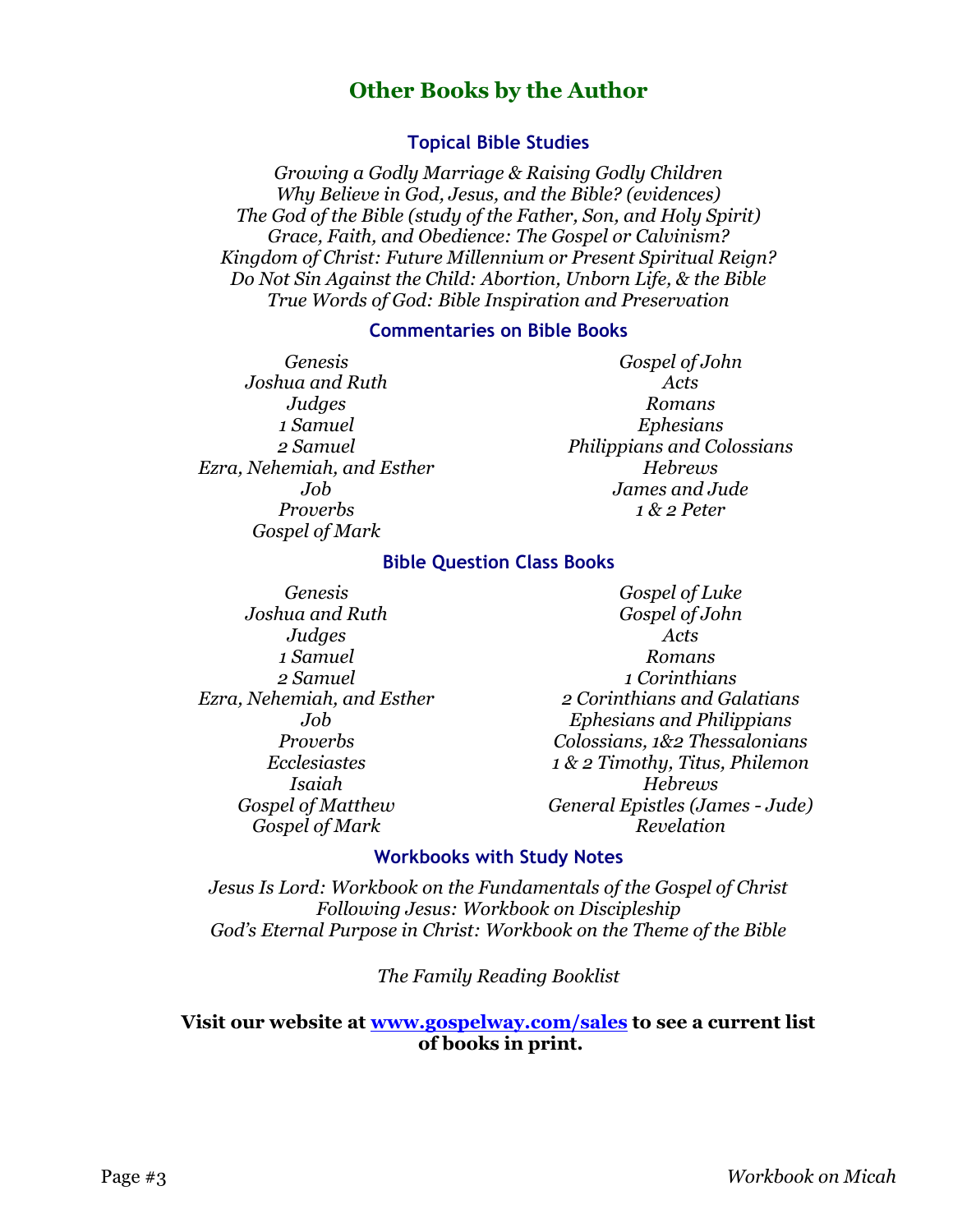### **Bible Study Questions on the Book of Micah**

Introduction:

This workbook was designed for Bible class study, family study, or personal study. The class book is suitable for teens and up. The questions contain minimal human commentary, but instead urge students to study to understand Scripture.

Enough questions are included for teachers to assign as many questions as they want for each study session. Studies may proceed at whatever speed and depth will best accomplish the needs of the students.

Questions labeled "think" are intended to encourage students to apply what they have learned. When questions refer to a map, students should consult maps in a Bible dictionary or similar reference work or in the back of their Bibles. (Note: My abbreviation "*b/c/v*" means "book, chapter, and verse.")

For class instruction, I urge teachers to assign the questions as homework so students come to class prepared. Then let class time consist of *discussion* that focuses on the Scriptures themselves. Let the teacher use other Scriptures, questions, applications, and comments to promote productive discussion, not just reading the questions to see whether they were answered "correctly." Please, do *not* let the class period consist primarily of the following: "Joe, will you answer number 1?" "Sue, what about number 2?" Etc.

I also urge students to emphasize the *Bible* teaching. Please, do not become bogged down over "What did the author mean by question #5?" My meaning is relatively unimportant. The issue is what the Bible says. Concentrate on the meaning and applications of Scripture. If a question helps promote Bible understanding, stay with it. If it becomes unproductive, move on.

The questions are not intended just to help students understand the Scriptures. They are also designed to help students learn good principles of Bible study. Good Bible study requires defining the meaning of keywords, studying parallel passages, explaining the meaning of the text clearly, making applications, and defending the truth as well as exposing religious error. I have included questions to encourage students to practice all these study principles.

Finally, I encourage plain applications of the principles studied. God's word is written so souls may please God and have eternal life. Please study it with the respect and devotion it deserves!

For whatever good this material achieves, to God be the glory.

### **Bible study commentary and notes to accompany many of our workbooks are available at [www.gospelway.com/sales](https://www.gospelway.com/sales)**

© David E. Pratte, October 11, 2021

**Workbooks, commentaries, and topical studies for sale in print at [www.gospelway.com/sales](https://www.gospelway.com/sales)**

**To join our mailing list to be informed of new books or special sales, contact the author at [www.gospelway.com/comments](http://www.gospelway.com/comments)**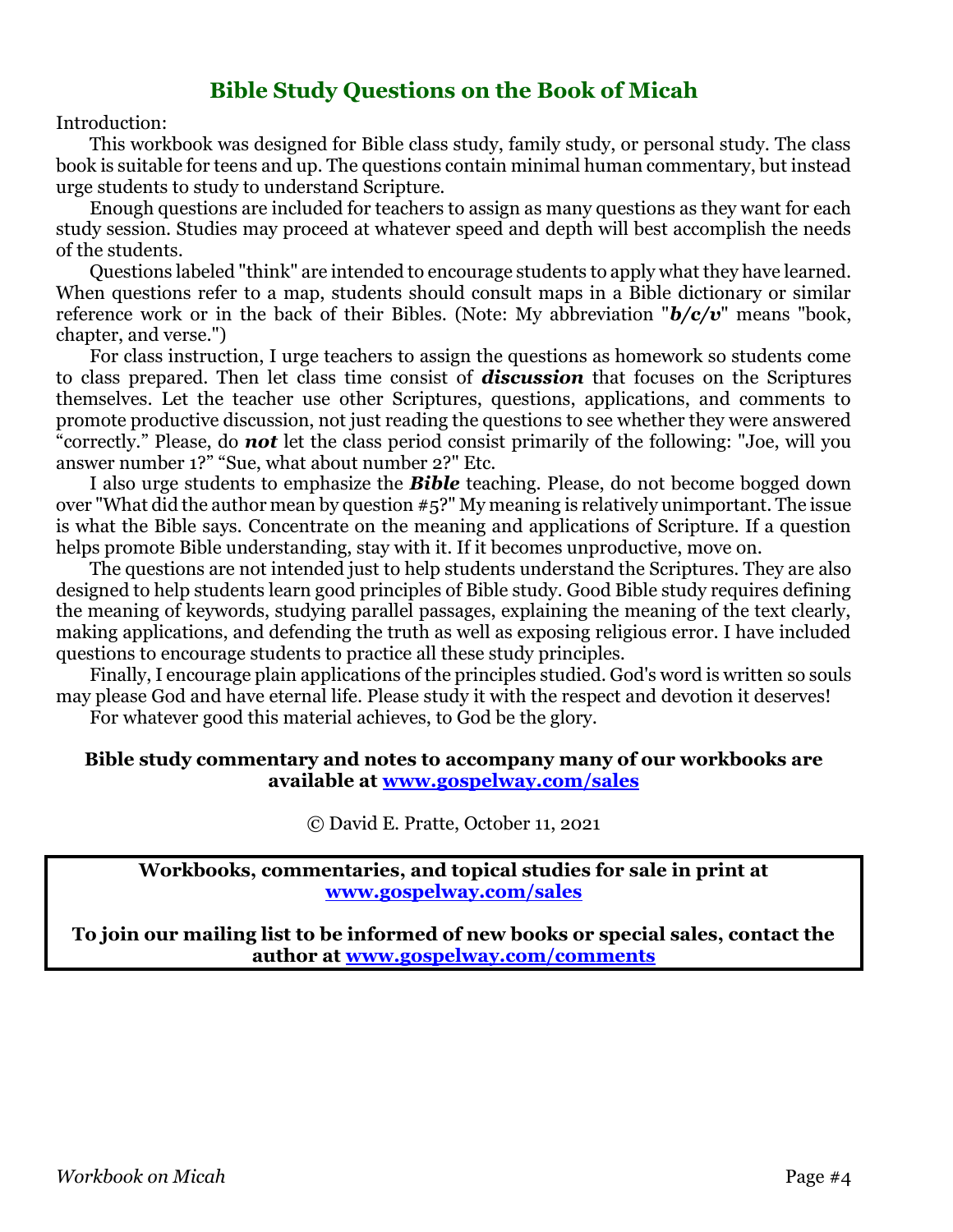Read Micah 1, then answer the following questions. If you need help, consult a Bible dictionary or similar reference work.

1. Who was the inspired author of this book – 1:1? What is told about his background? (See a *map*.)

2. When did Micah prophesy – 1:1? (Think: What other prophets wrote during this period?)

3. *Special Assignment:* List some information about each of the kings during whose reign Micah wrote.

4. How did Micah express his claim to inspiration? List other *passages* where other prophets similarly claimed inspiration.

5. Where else does the Bible refer to Micah or his message outside his own book?

6. What can we learn about Micah and his message from these other references?

7. Skim the book of Micah and state its theme.

8. To whom does God speak, and what is the substance of His message – 1:2?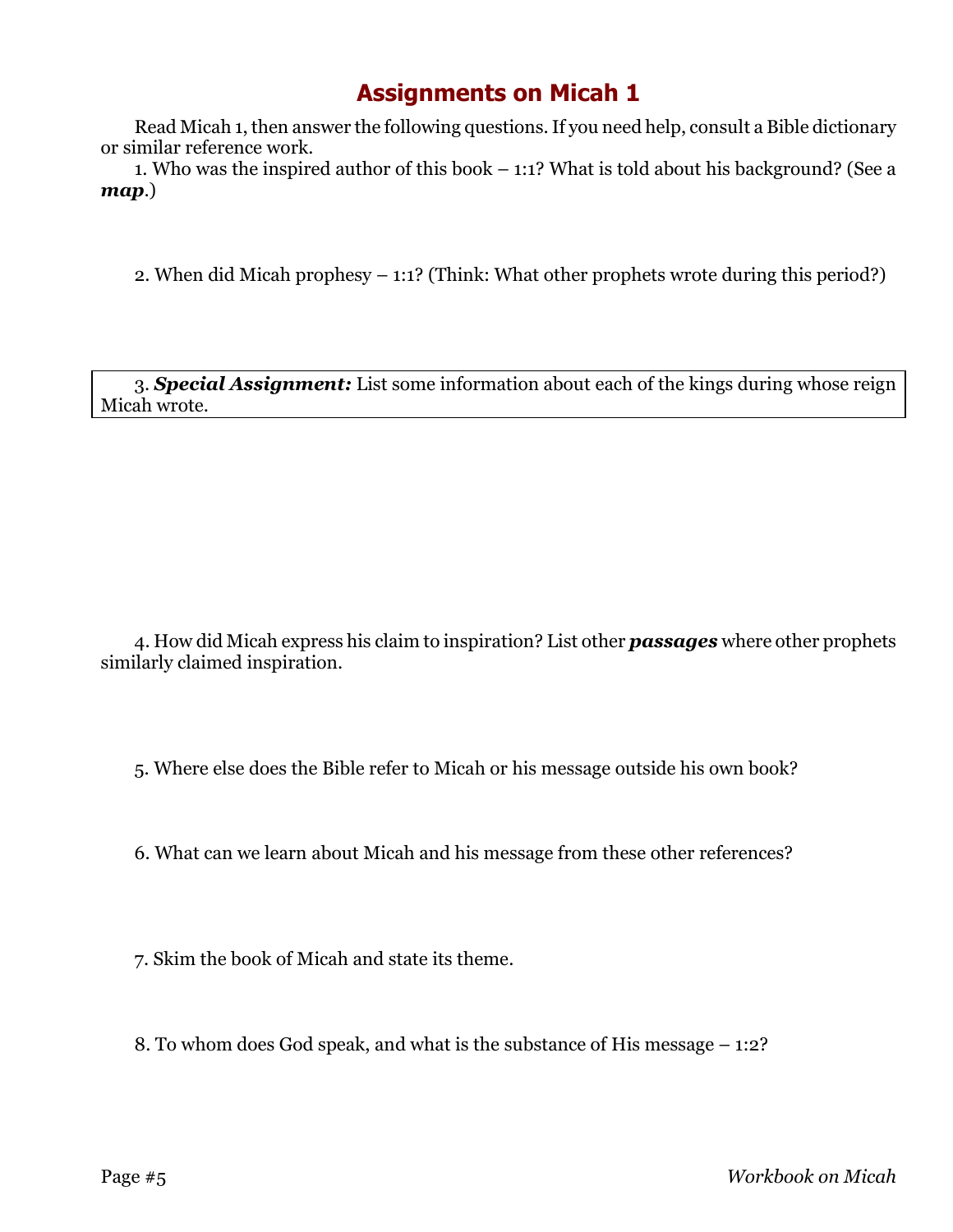9. How is the coming of God described in 1:3,4?

10. Explain the significance of this description of God's coming.

11. Whose sins specifically concerned God in 1:5? What were Samaria and Jerusalem? Why did God refer specifically to them?

12. What did God say would happen to Samaria – 1:6? What is the significance?

13. What would happen to her idols  $-1:7$ ?

14. Explain the reference to the pay of a harlot. What other prophet emphasized comparing idolatry to adultery?

15. How did Micah describe his grief at these events – 1:8? Explain his description.

16. What was causing such grief to Micah – 1:9?

17. *Application*: What should we learn from the fact that Micah grieved so about his message, yet he continued to preach it?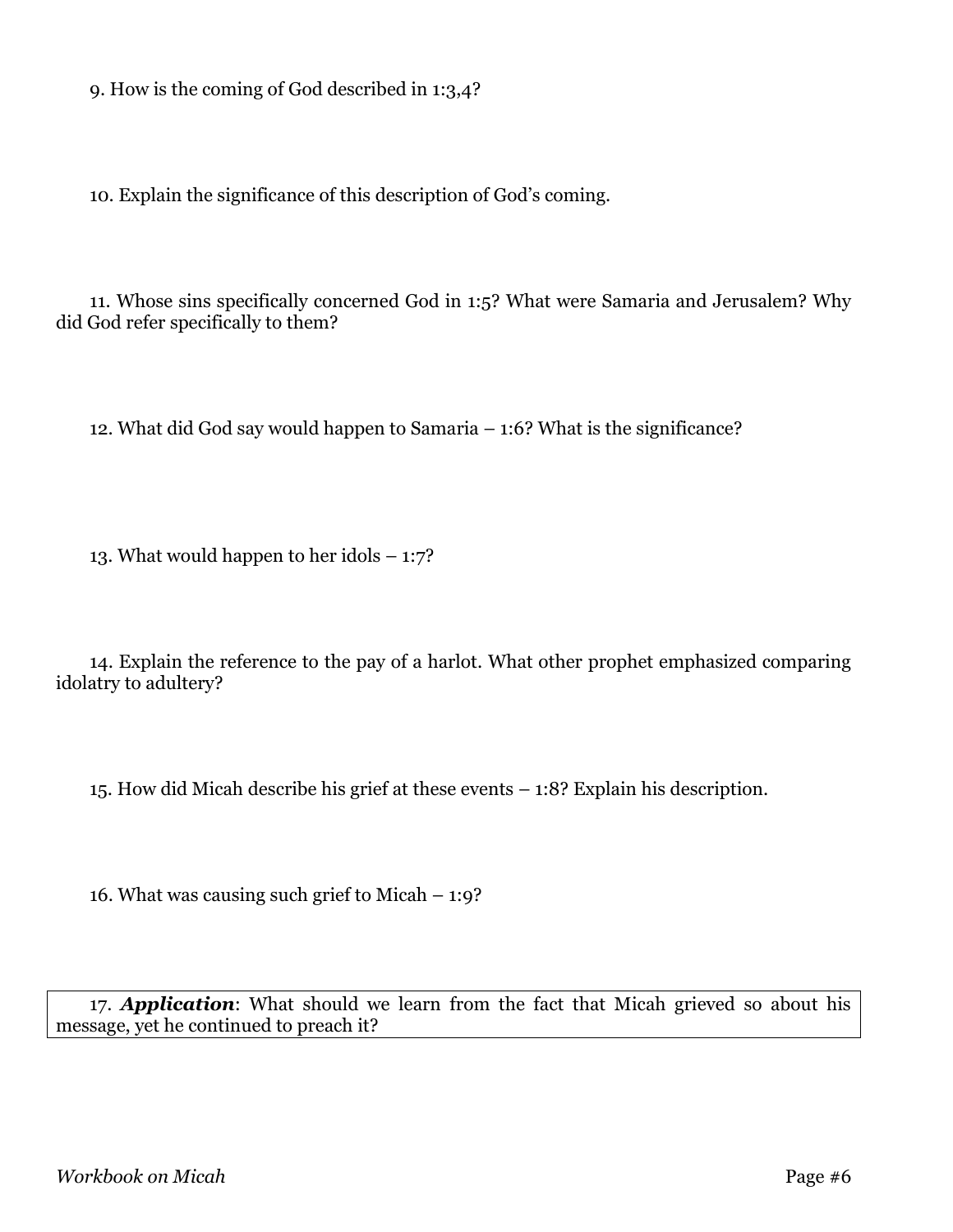18. In 1:10-15 Micah makes plays on words about the names of cities. Try to find the significance of each city and tell what Micah says about it. What lesson does he intend to teach? (Find help from Bible footnotes, Bible dictionary, or commentary. Also check a *map.*)  $Gath -$ 

Beth Aphrah –

Shaphir –

Zaanan –

Beth Ezel –

Maroth –

Lachish –

Moresheth Gath –

Achzib –

Mareshah –

Adullam –

19. How should the people react, and what reason is given in 1:19?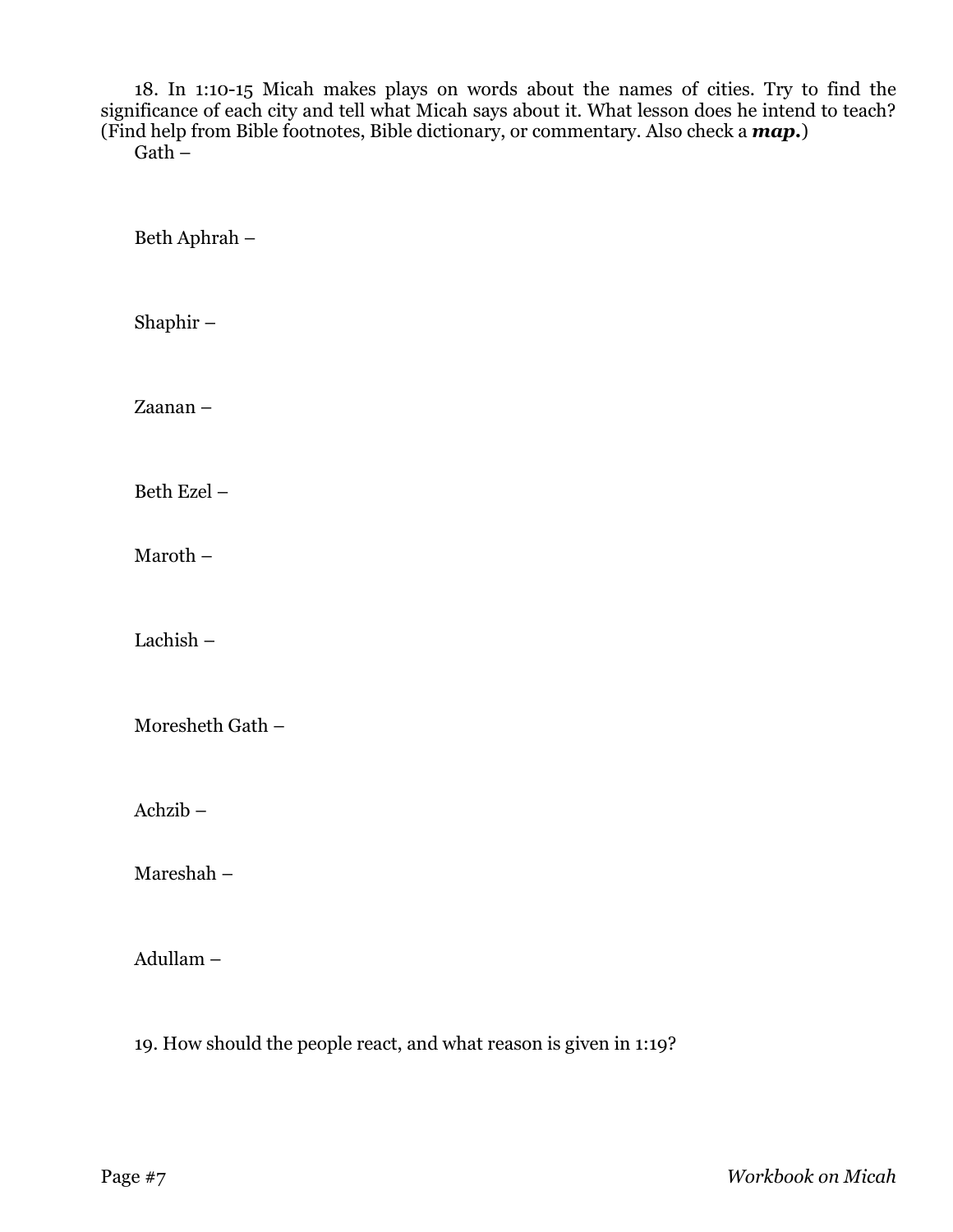Read Micah 2, then answer the following questions. 1. Against what kind of people is a woe pronounced in 2:1?

2. List other *passages* about people who plot to do evil.

3. What does the verse say about their ability to do these evils? What does this tell you about the kind of people being addressed?

4. What specific wrongs did the people do – 2:2?

5. List other *passages* about mistreatment of others, especially the poor.

6. Because the people devised evil, what did God devise – 2:3? Describe what He devised.

7. Define "lamentation" – 2:4.

8. Because they had taken the inheritance of others, what would happen to them?

9. What would they not be able to  $d_0 - 2:5$ ? Explain the concept of casting lots.

10. *Application*: What lessons should we learn about mistreating others, especially poor people?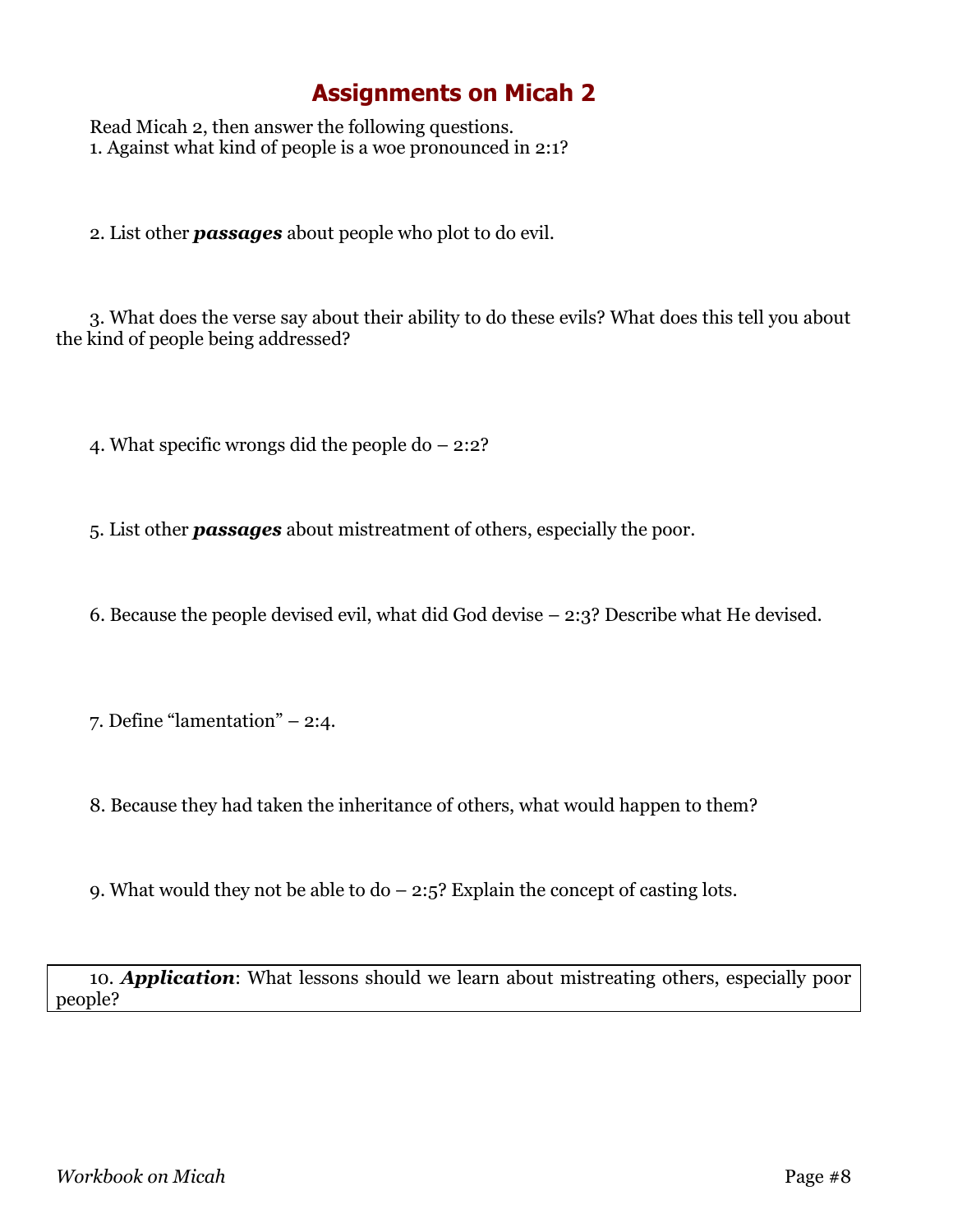11. What did the people say to the prophets – 2:6? (Note that the last part of the verse is very difficult to translate.)

12. List other *passages* in which people tried to silence God's preachers.

13. *Application*: Who benefits from the words of God – 2:7? What should we learn about opposing God's teaching?

14. How did the people treat other unsuspecting people – 2:8?

15. How did they treat women and children – 2:9?

16. What would happen to the people, and what reason is given – 2:10?

17. What kind of prophecies did the people want – 2:11?

18. List other *passages* about false prophets.

19. What group of people is discussed beginning in 2:12? (Note the change of direction.)

20. List other *passages* about the remnant of the people. Explain the meaning.

21. What would God do for these people – 2:12,13?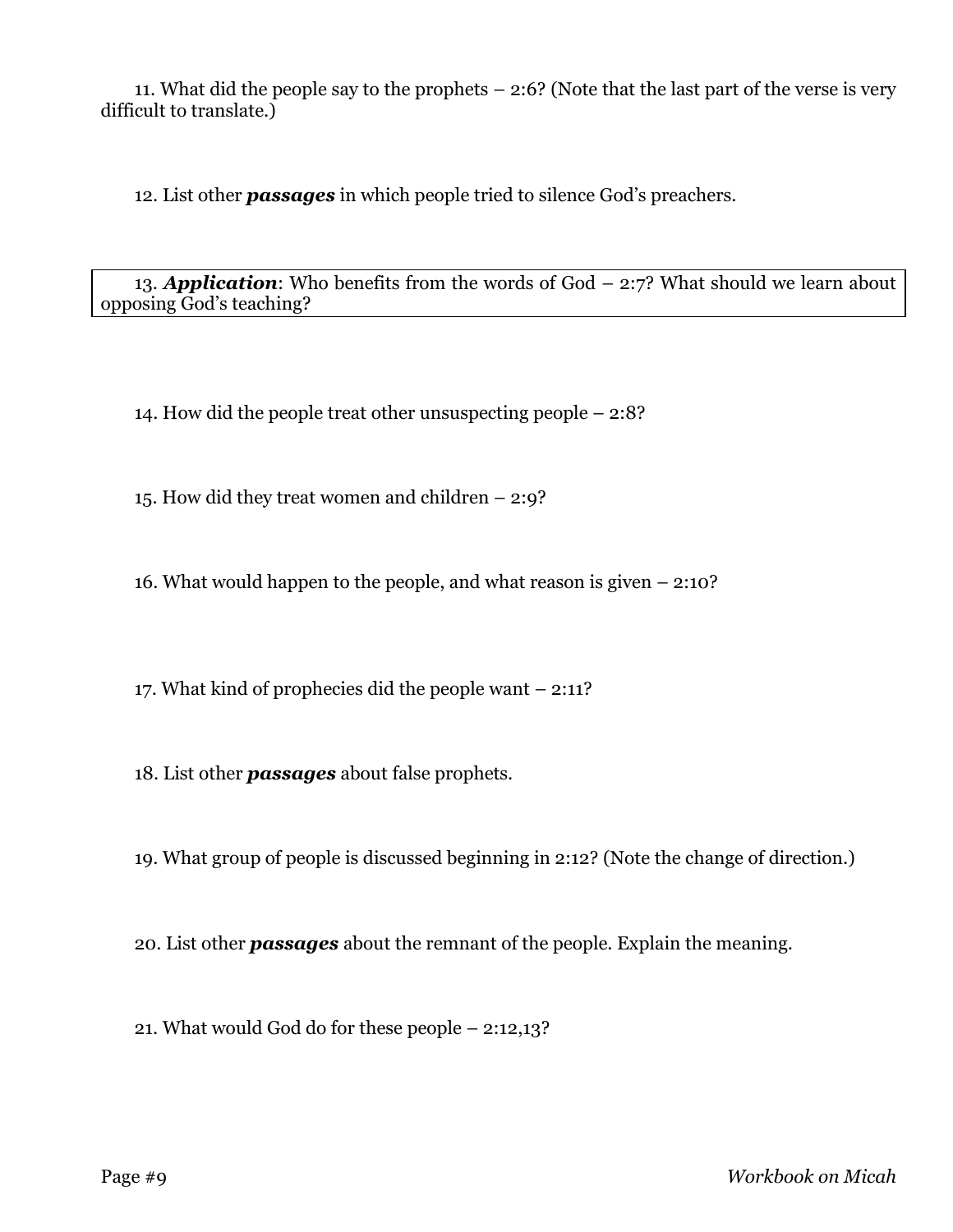Read Micah 3, then answer the following questions. 1. What people did God address in 3:1? What ought they to have understood?

2. *Define* justice and list other *passages* about it.

3. What did they do that differed from justice – 3:2? List other *passages* about loving evil and hating good.

4. How did they treat other people – 3:2,3?

5. *Application*: Give examples in which people today are similar.

6. What would God do if they called to him – 3:4? What reason does He give?

7. Give other *passages* showing whose prayer God may refuse to hear.

8. *Application*: What lessons should people learn today?

9. Whom did God address beginning in 3:5? What sins did they commit?

10. How did they treat others? What does this show about their motives?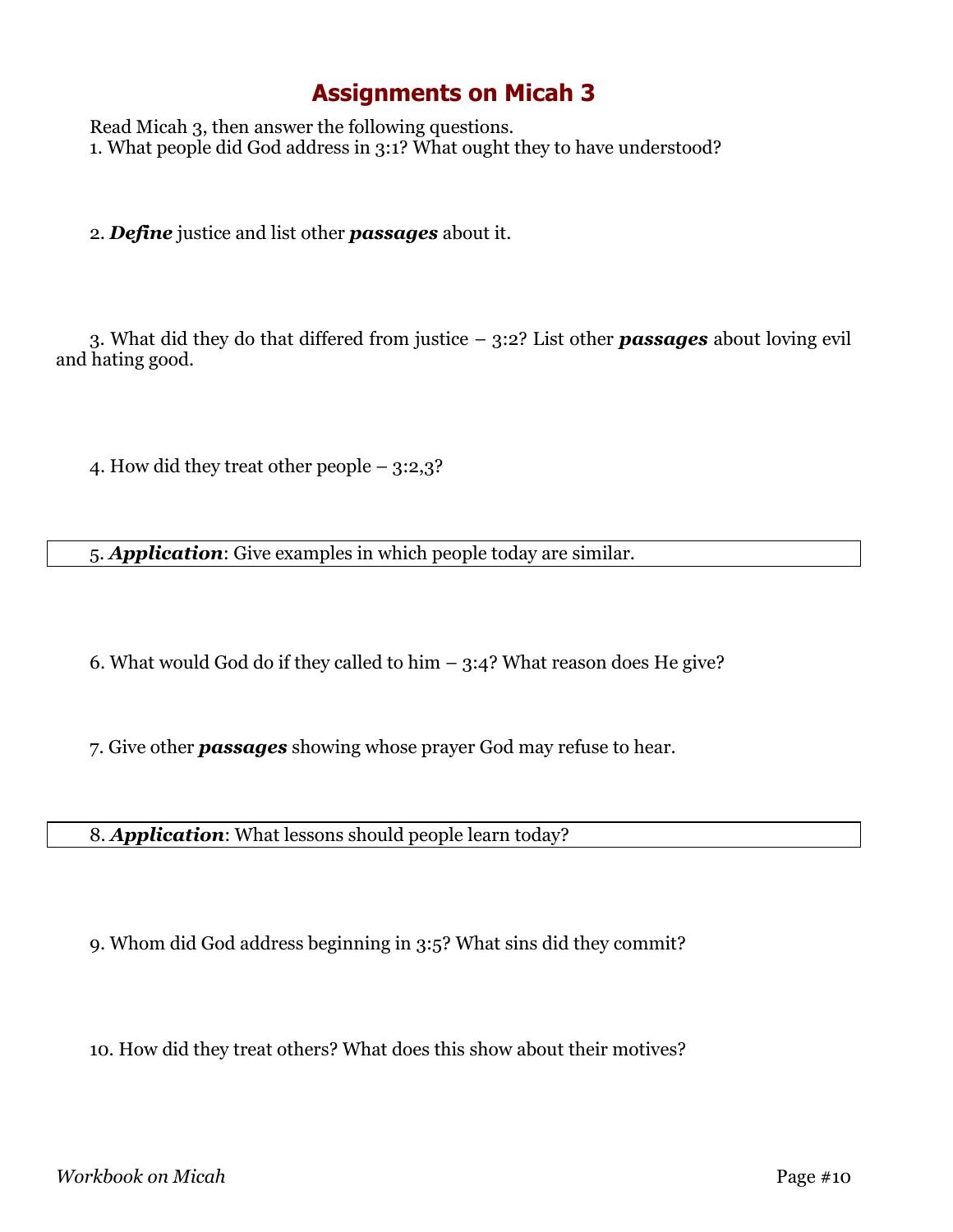11. What consequence would result  $-$  3:6? Explain the meaning.

12. What are seers and diviners – 3:7? How should they feel? Explain why.

13. *Application*: Give examples of such people today who should likewise be ashamed.

14. How did Micah contrast himself to these false teachers – 3:8?

15. *Application*: What applications can be made to preachers today?

16. Whom did Micah address in 3:9? What accusation did he make against them?

17. What accusation did he make in 3:10? How might people be guilty of this?

18. Motivated these people – 3:11? Why did they expect to avoid consequences?

19. *Application*: Give examples in which people today expect God's blessings despite the rebellion against him.

20. What consequence would come upon the people for their sins – 3:12?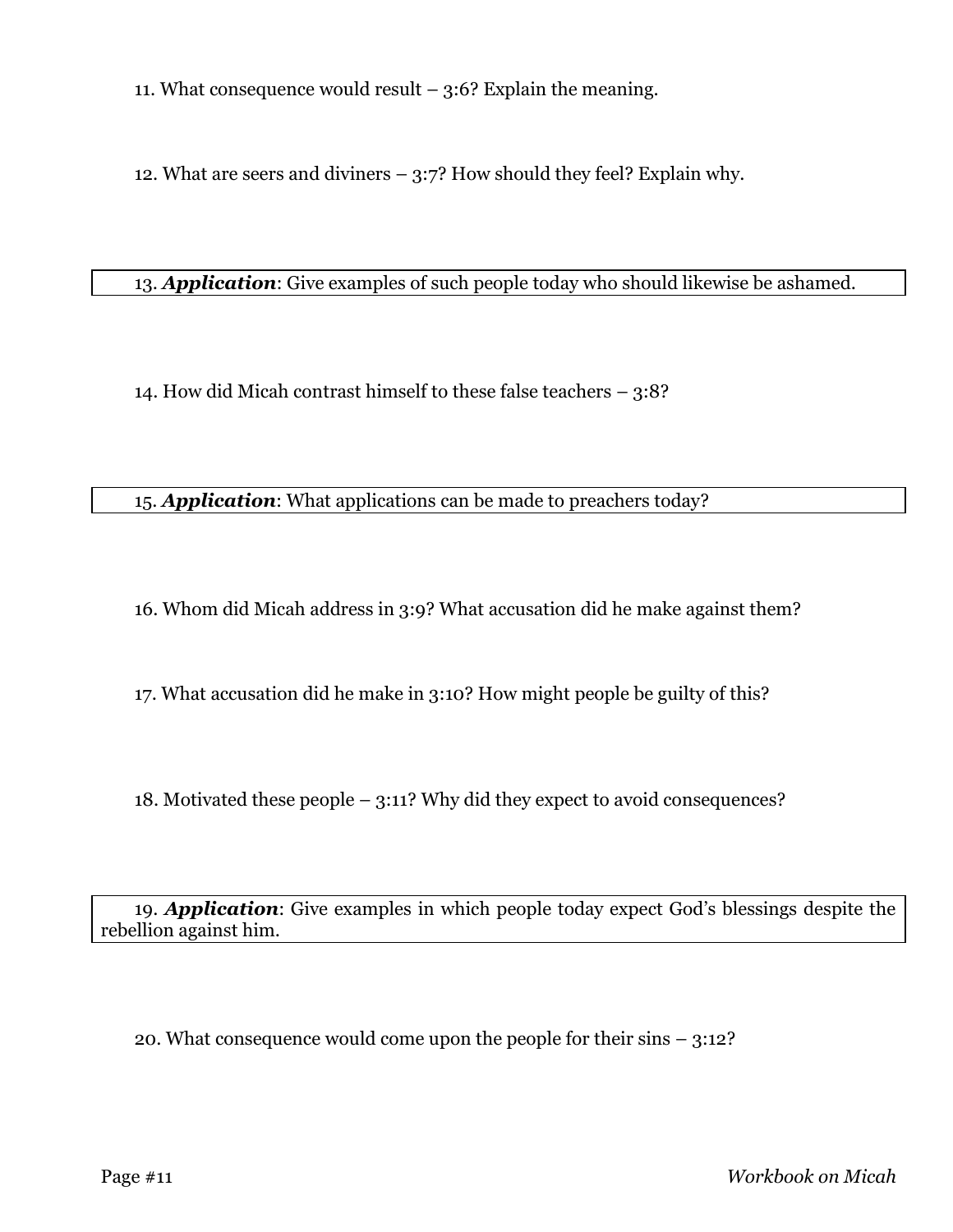Read Micah 4, then answer the following questions. 1. Give b/c/v for another passage similar to Micah 4:1-3.

2. For the following items mentioned in 4:1-3, we have listed passages to help explain the meaning. For each item, explain its fulfillment and try to find another passage as evidence.

| Item and passage | Fulfillment | <b>Additional reference</b> |
|------------------|-------------|-----------------------------|
| Latter days      |             |                             |
| Hebrews 1:1,2    |             |                             |
|                  |             |                             |
| Lord's house     |             |                             |
| 1 Timothy 3:15   |             |                             |
|                  |             |                             |
| Many nations     |             |                             |
| Luke 24:47       |             |                             |
|                  |             |                             |
| Word of the Lord |             |                             |
| Luke 24:47;      |             |                             |
|                  |             |                             |

3. *Case Study:* Premillennialists claim that these verses will be fulfilled just before Jesus' second coming. Compare this to the information we have just studied and explain how you would respond.

4. List and explain *passages* that describe the peace God's people will receive under the gospel.

5. *Special Assignment:* Compare Isaiah 11:1,6-10 to Romans 15:12,13. Explain how Isaiah 11 symbolically expresses the peace under the gospel.

6. *Special Assignment:* Compare Zechariah 9:9,10 to Matthew 21:5. Explain how Zechariah 9 symbolically expresses the peace under the gospel.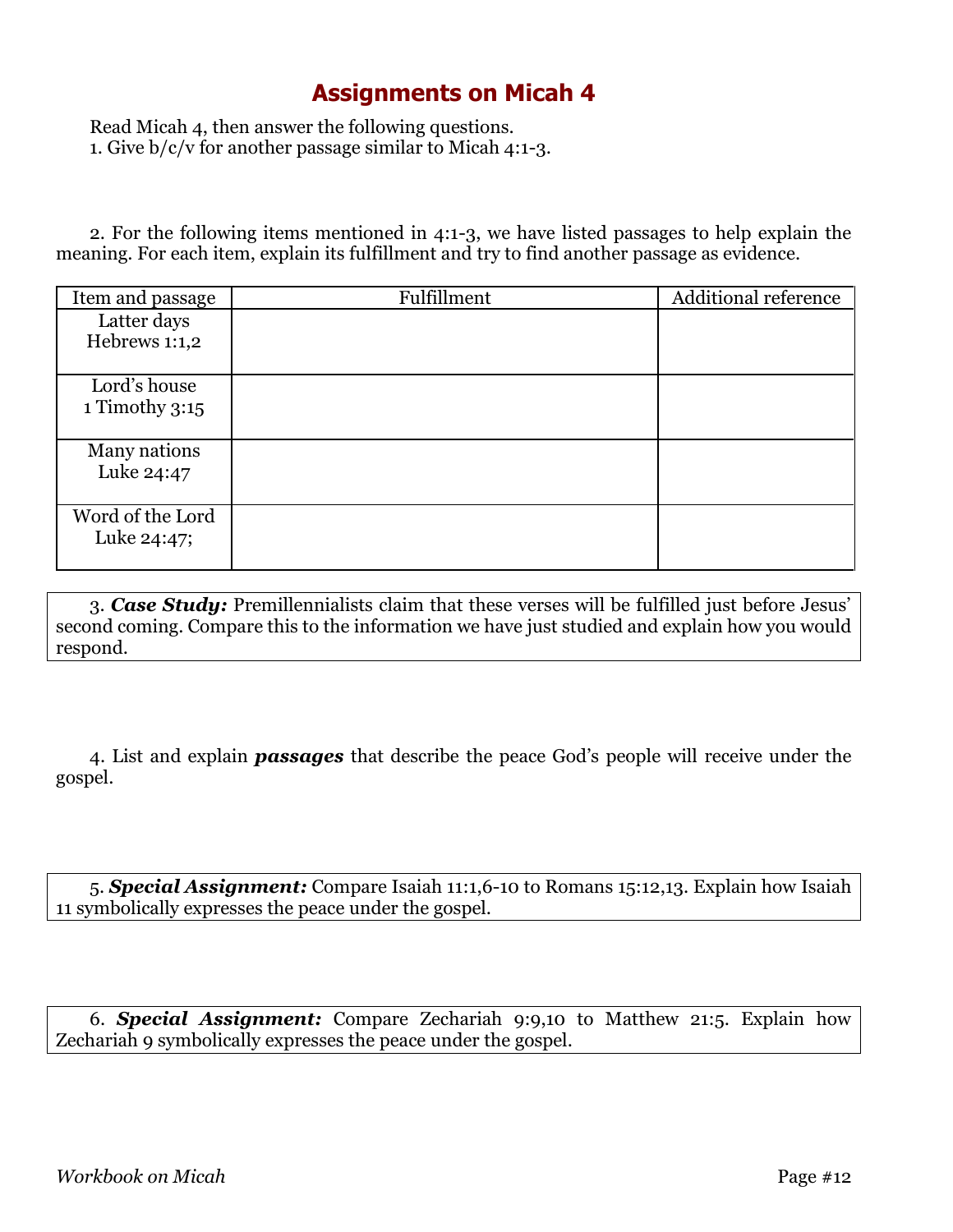7. *Special Assignment:* In light of other information about Micah 4:1-3, explain the significance of the swords and spears and peace described in 4:3.

8. What is the significance of each man sitting under his vine without fear  $-4:4$ ? (Note 1 Kings 4:24,25.)

9. In whose name should people walk, and in whose name should they not walk – 4:5?

10. List New Testament *passages* that explain the meaning of walking according to the teachings of Jesus.

11. Whom would God gather and assemble "in that day" – 4:6? (Think: Since God scattered them, to whom would this refer?)

12. What would God make them to become – 4:7?

13. Where else has Micah spoken about the remnant?

14. *Special Assignment:* Explain the fulfillment of the remnant under the gospel (see Romans 11:5; 9:27).

15. List New Testament *passages* that refer to God's people as His nation.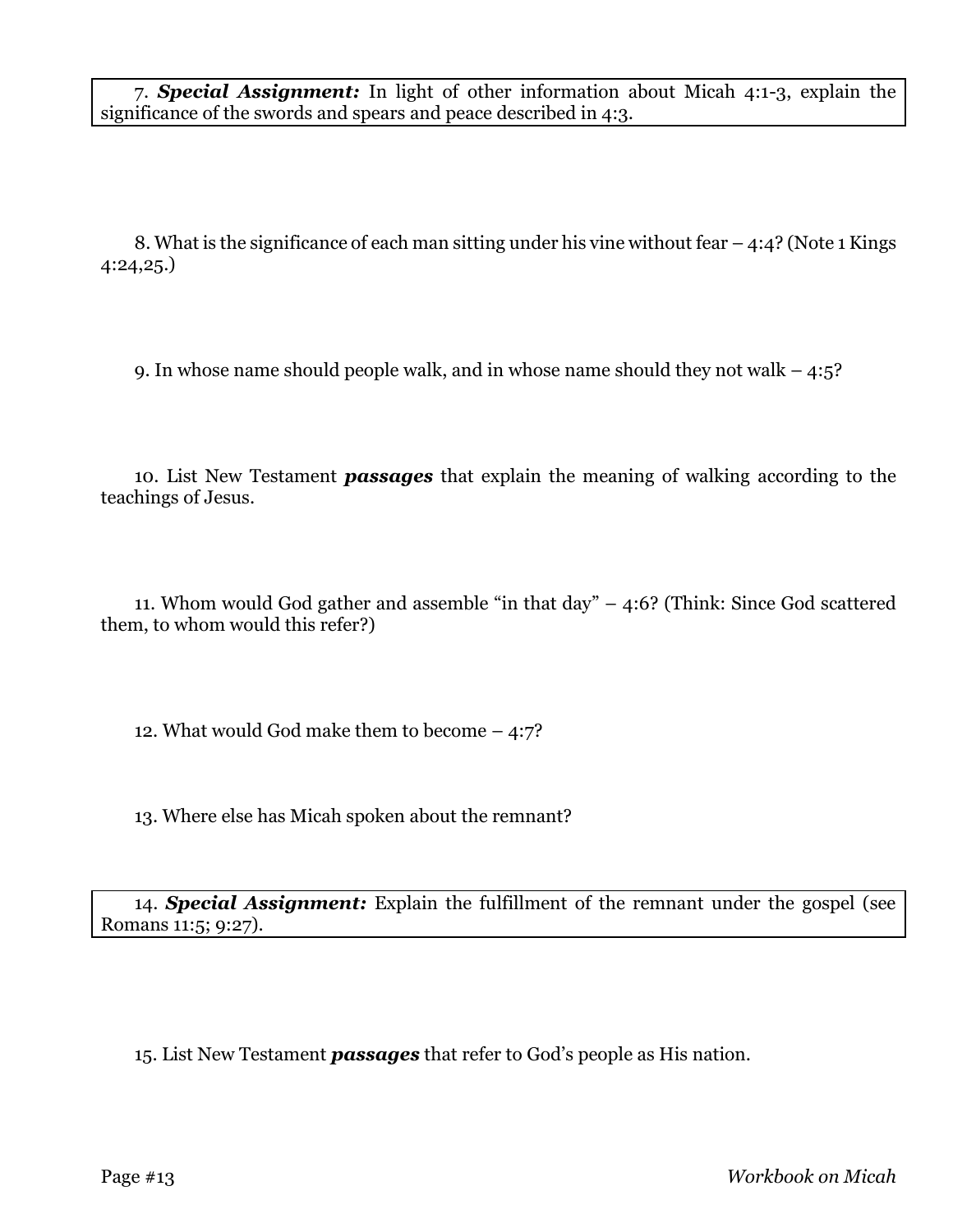16. *Special Assignment:* What kind of kingdom would God establish under the gospel (John 8:36; Colossians 1:13,14).

17. *Special Assignment:* Explain and summarize the fulfillment of Micah's prophecy about the remnant and God's nation or kingdom  $-$  4:6-8.

18. Despite God's promises of blessings, what problems would the people face – 4:9,10?

19. To what land with the people go? What does the passage say about whether or not they would remain there?

20. *Special Assignment:* What was the dominant Empire at the time of Micah prophesied? What is surprising about the fact he says the people would go into captivity in Babylon?

21. Who would gather against the Zion (Judah), and what would they desire – 4:11?

22. Nevertheless, why were they mistaken – 4:12?

23. What would the people of Zion do to their enemies – 4:13?

24. *Special Assignment:* Explain how 4:13 fits with the context.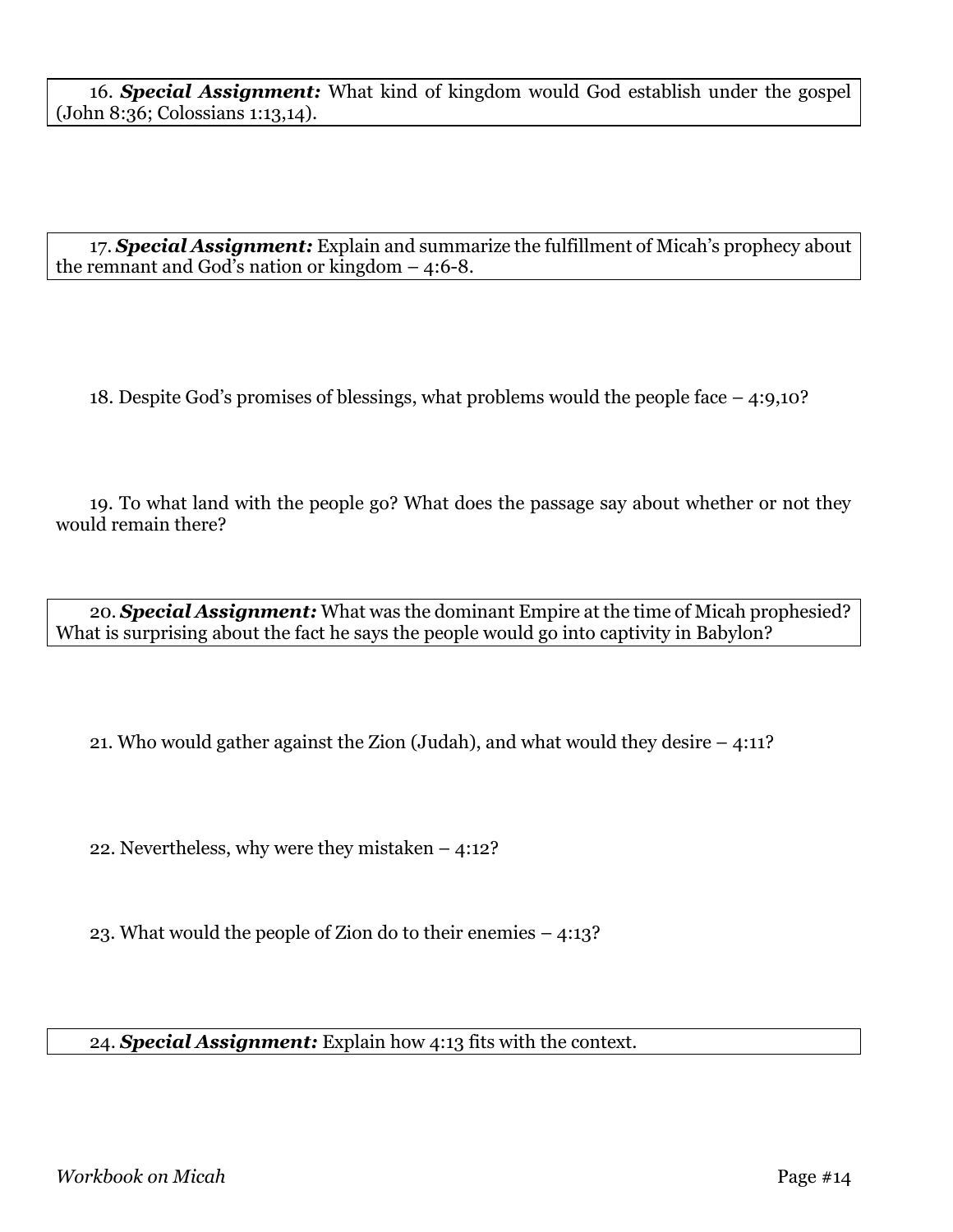Read Micah 5, then answer the following questions. 1. What would happen to Israel, and what should they do to prepare for  $it - 5:1$ ?

2. Where does the New Testament refer to 5:2? What information did people learn from the passage in Micah?

3. Where is Bethlehem located (see a *map*), and where else is it mentioned in Scripture?

4. *Special Assignment:* What does the passage teach about the origin of the prophesied Ruler? List other *passages* about Jesus' eternal nature.

5. What would God do to the people, and how long will it last – 5:3? (Note the connection to 4:9,10. And note the reference to the remnant.)

6. How is God's care for the people described in 5:4?

7. List other *passages* that refer to God as a shepherd.

8. What will the ruler bring according to 5:5 (compare 4:3,4).

9. What enemy is described in 5:5,6? What will be done to it?

10. List New Testament *passages* about the kind of warfare and weapons that the followers of the Messiah will practice.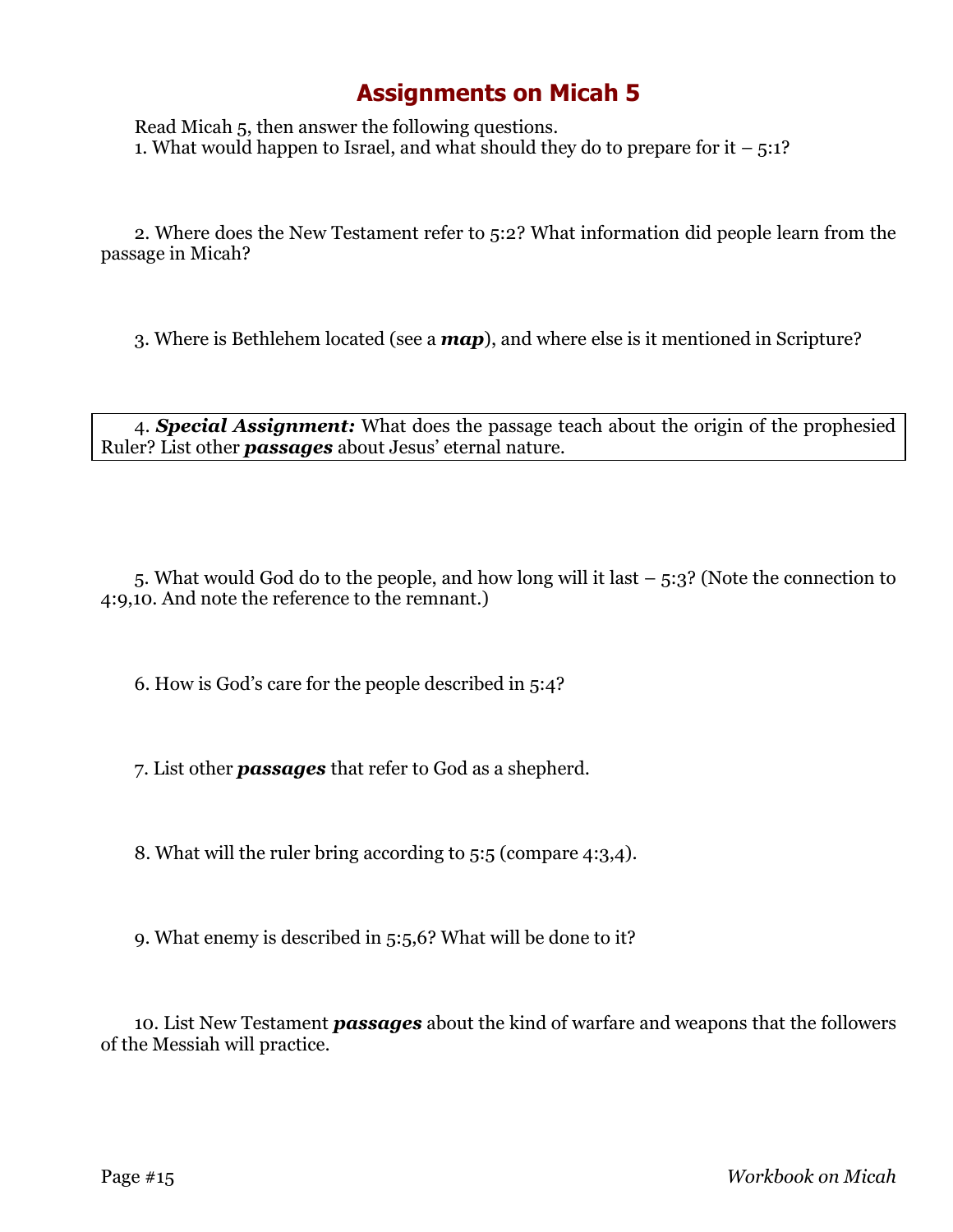11. *Special Assignment:* Explain the significance of Assyria and the warfare described in these verses. (Remember the discussion about spiritual peace in 4:3,4.)

12. To what is the remnant compared in 5:7? Explain the significance.

13. What illustration is used for the remnant in 5:8? Explain the significance.

14. How is the conflict described in 5:9? (Remember the references to New Testament warfare.)

15. What will be removed "in that day" – 5:10? ("In that day" refers to what time period?)

16. What will also be removed according to 5:11?

17. *Special Assignment:* What should we conclude about the things in which God's people under the Messiah should and should not put their trust?

18. What else should be removed – 5:12? List other *passages* about occult practices.

19. What should be removed according to 5:13,14? How does this contrast to the practices of Judah?

20. What will happen to those who will not listen to God's word  $-5:15$ ?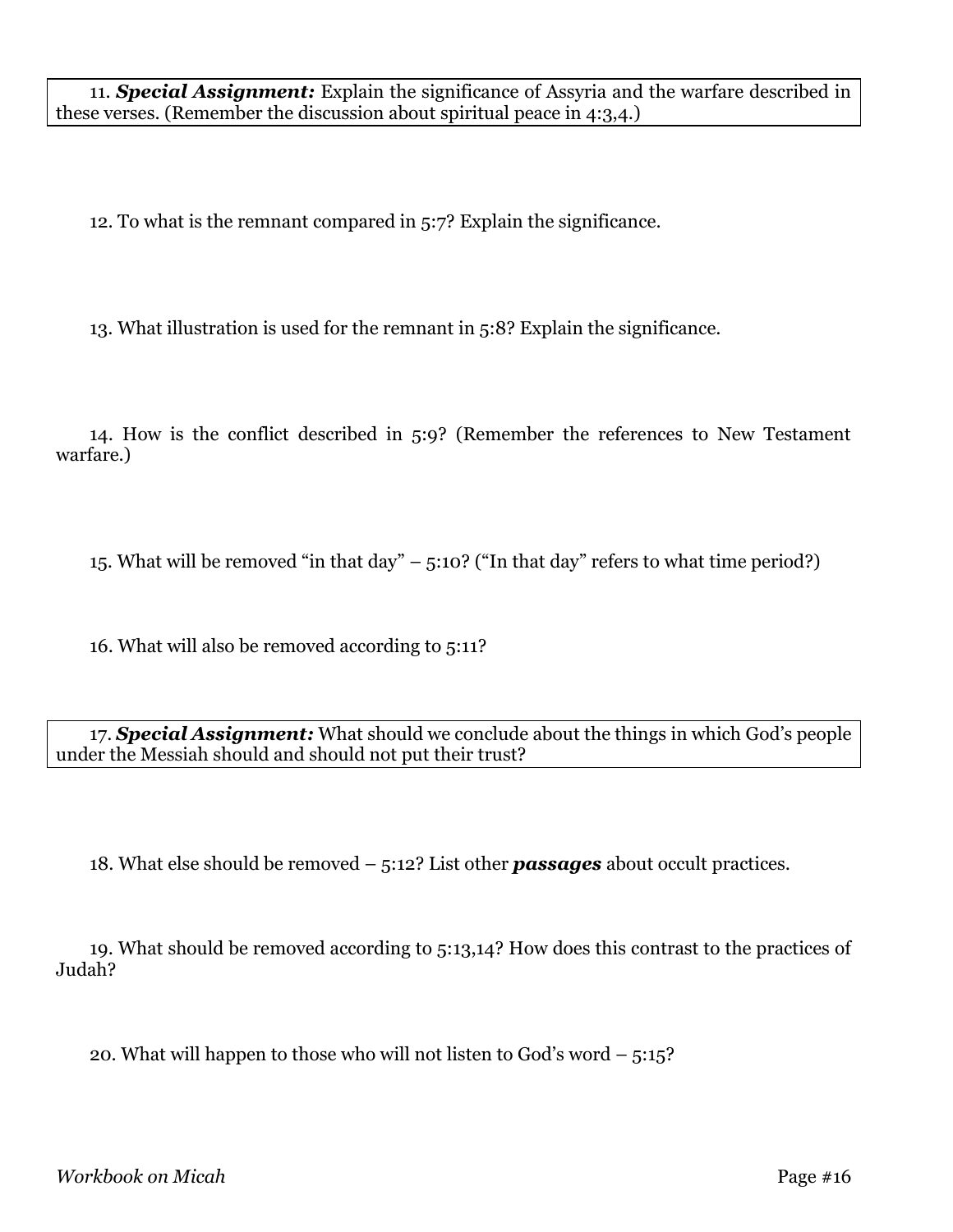Read Micah 6, then answer the following questions. 1. What did God call upon the people to do in 6:1? Who would witness the complaint?

2. Against whom did the Lord have a complaint – 6:2? Who would witness His complaint? (Think: Why would these make good witnesses?)

3. About what did God ask them to testify – 6:3? (Think: Can God ever do wrong?)

4. According to 6:4, what had God done that showed His goodness to the people?

5. What did God call upon them to remember in 6:5?

6. *Special Assignment:* Tell the story of Balaam and Balak. Give *b/c/v* where it is originally recorded.

7. What is the significance of Acacia Grove and Gilgal? What happened between these places? How was Balaam involved (see Numbers 31)?

8. According to 6:6,7, what is suggested that the people might try in order to please God?

9. List other *passages* about offering children as sacrifices.

10. List other *passages* about worship from people who are not truly obedient to God.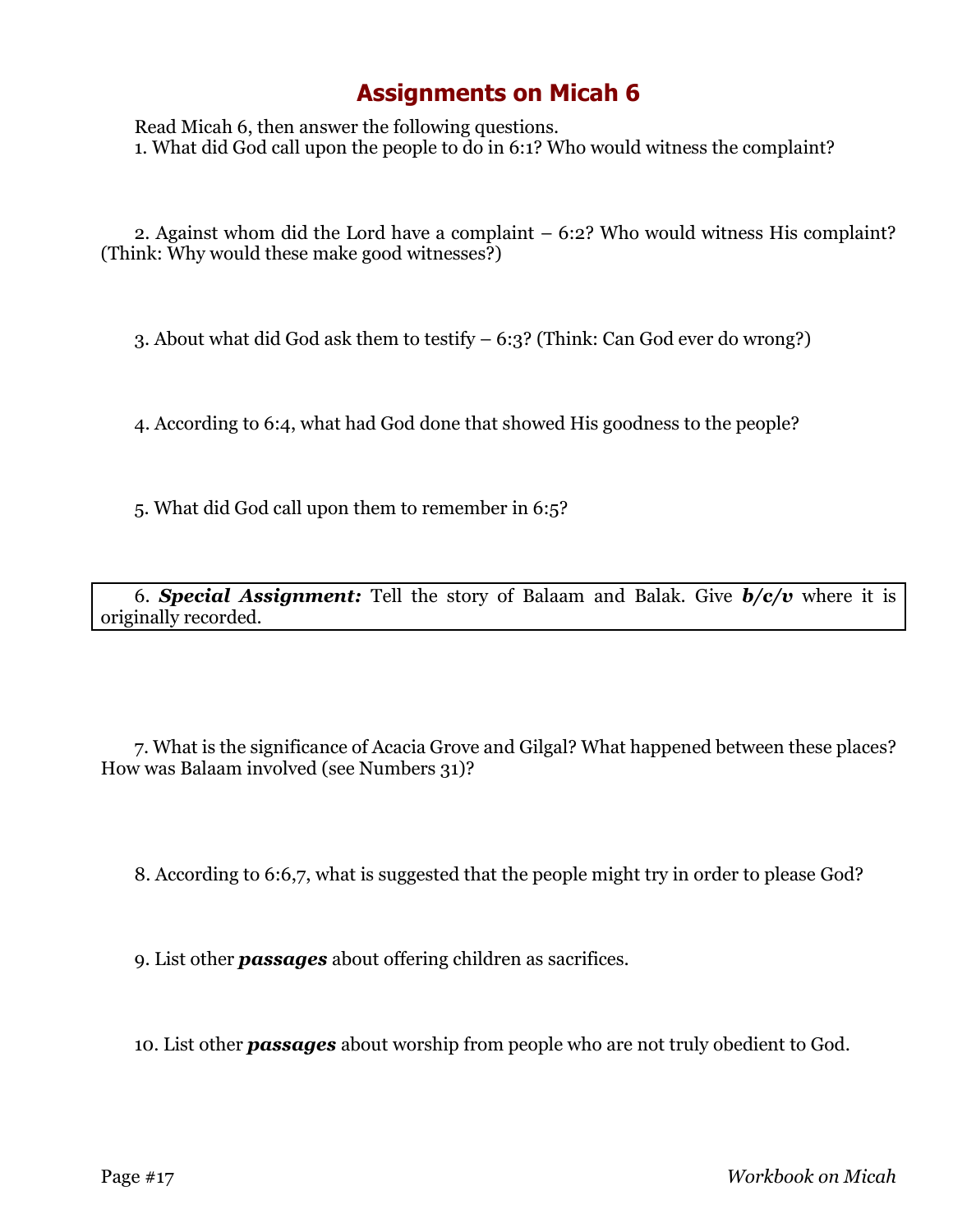### 11. *Special Assignment:* Why would these acts of worship not meet the people's need?

12. *Application*: What should we learn from the fact that God would not be pleased with the worship offered by these people?

13. Since sacrifices could not solve the problem, what did God require of the people – 6:8?

14. *Application*: For each of the things God says He required, define it, list other passages about it, and explain why people today also need these qualities.

 $*$  Do justly –

\* Love mercy –

\* Walk humbly –

15. What does the Lord cry, and what would a wise person realize – 6:9? Explain.

16. What concerned God about the house of the wicked – 6:10? In light of the context, how did these people obtain their treasures?

17. What problem concerned God in 6:10,11? Explain the problem.

18. List other *passages* about unfair weights and balances.

*Workbook on Micah* Page #18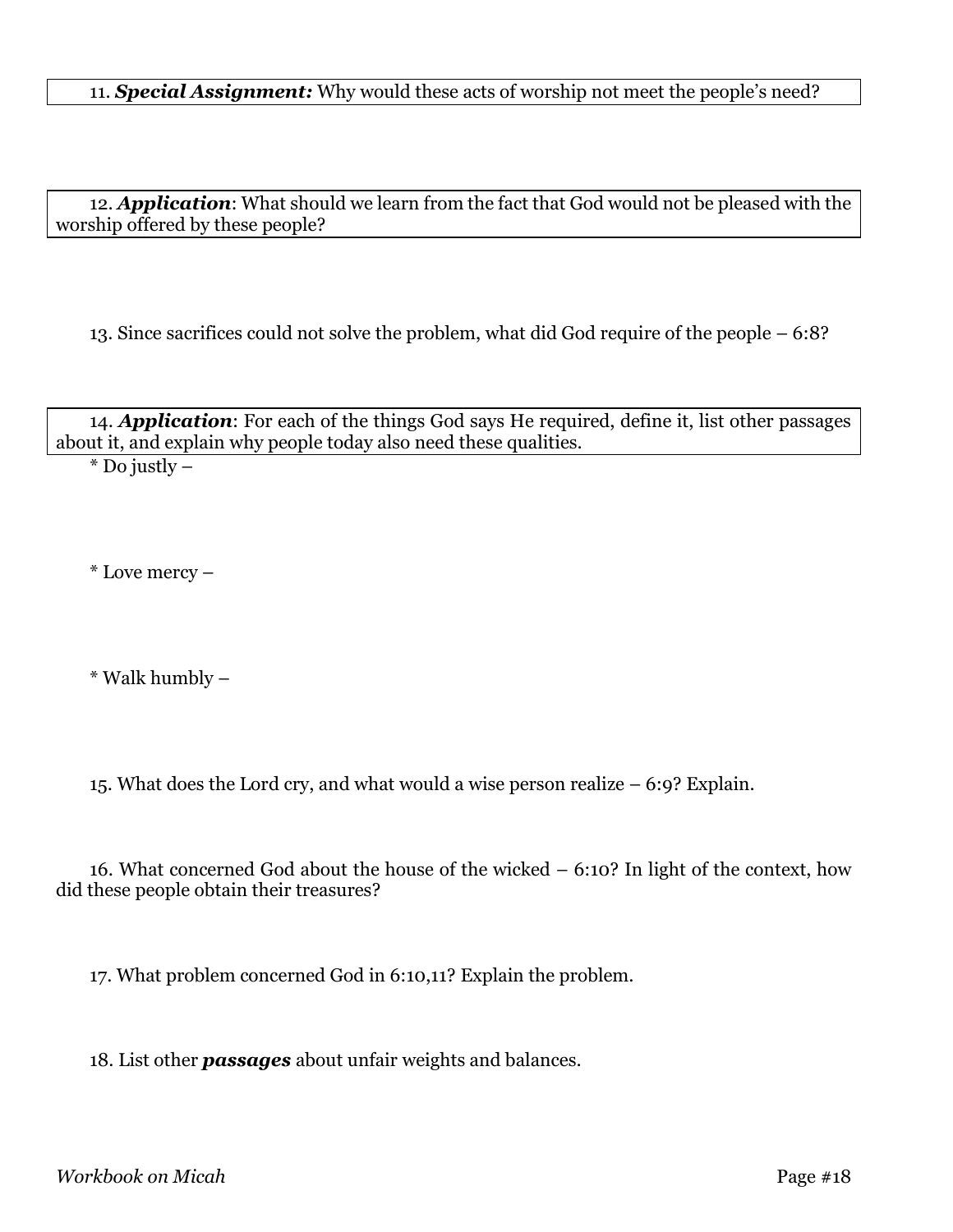20. *Application*: Compare the conduct of the people in verses 10-12 to the qualities God required in verse 8. What lessons should people today learn?

21. What punishment did God predict in 6:13?

22. 6:14,15 lists things the people tried to accomplish but failed. For each thing listed below, tell what happened.

 $*$  Eat  $-$ 

\* Carry some away (save) –

 $*$  Sow –

\* Tread olives –

\* Make sweet wine –

23. *Special Assignment:* Explain the significance of these failures of the people to accomplish what they sought. Why would they fail?

24. Whose statutes and works did the people follow – 6:16? Who were these men, and what is the point?

25. What did God say would be the consequence?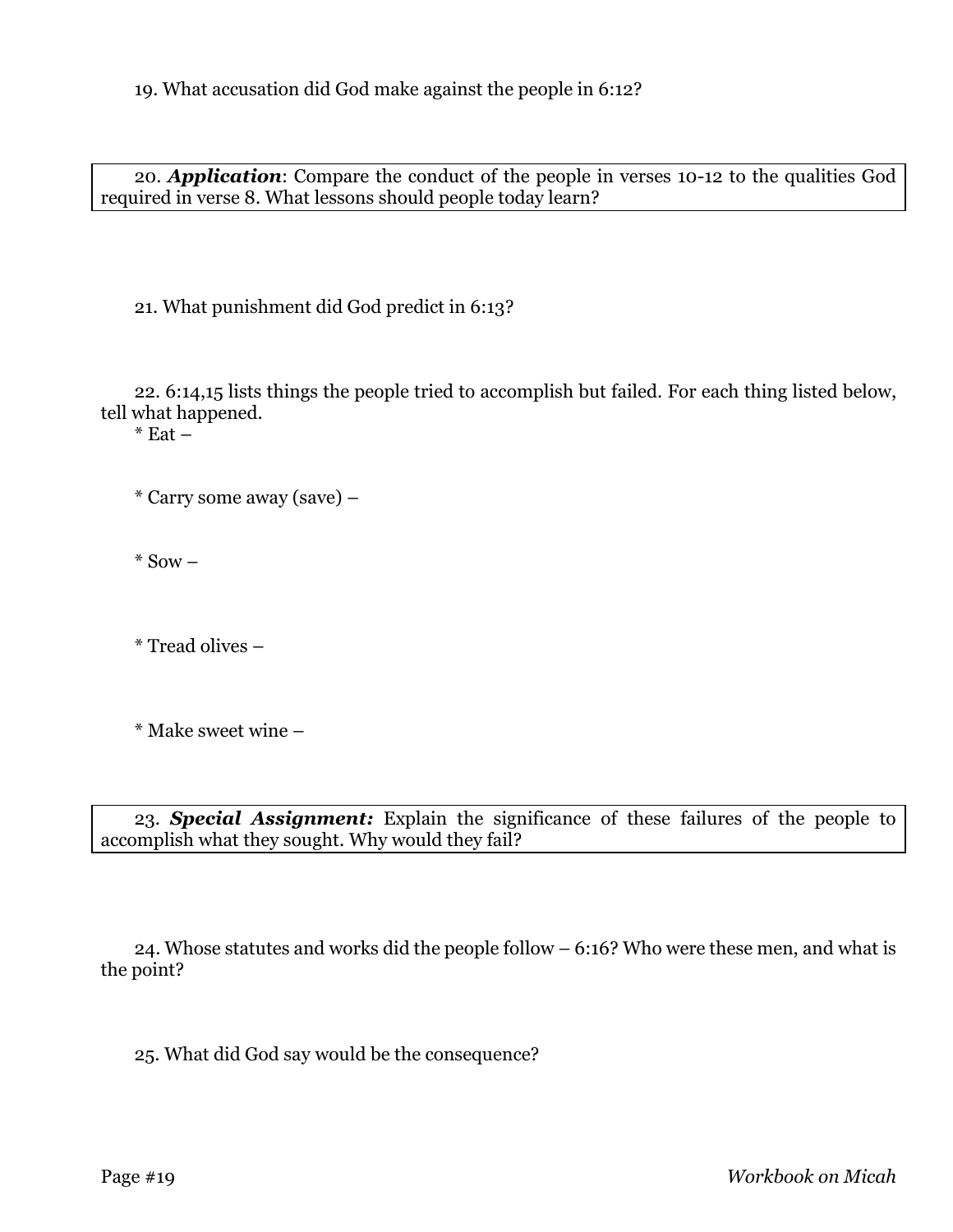Read Micah 7, then answer the following questions. 1. To what does the prophet compare himself in 7:1? For what is he searching?

2. What is the meaning of the illustration according to 7:2?

3. What are other people like according to verse 2?

4. List other Old Testament *passages* that describe the wickedness of the people.

5. What kinds of men are rebuked in 7:3, and what sins did they commit?

6. To what are people compared in 7:4? Explain the illustration.

7. *Special Assignment:* Explain the illustration of the watchman. List other similar *passages.*

8. In a time of such wickedness, what should people do according to 7:5? Who could be trusted?

9. How would family members treat one another according to 7:6?

10. Where is this quoted in the New Testament, and how was it used there?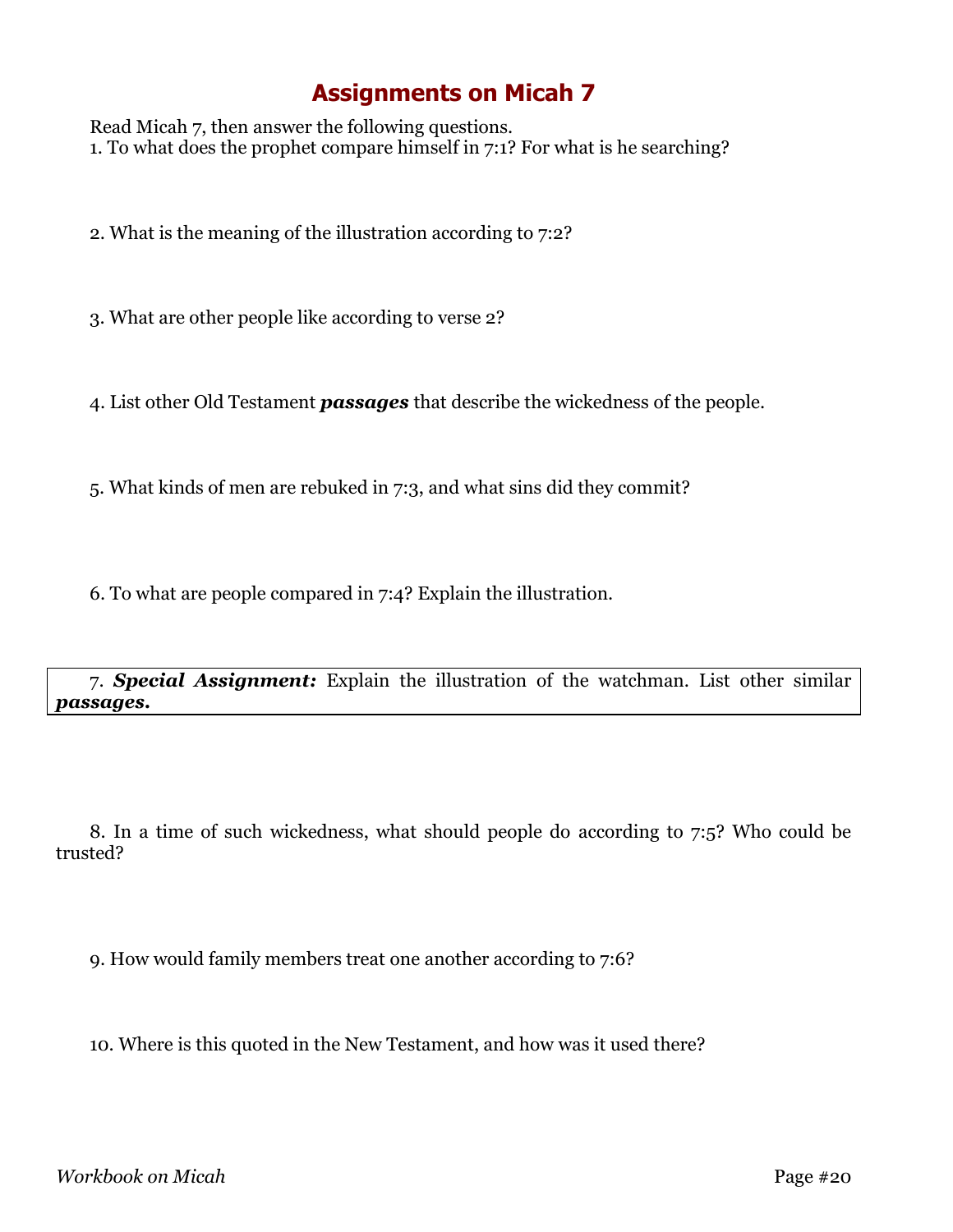11. Since people could not be trusted, to whom would Micah turn  $-7:7$ ? Why? (Think: For whom was the prophet speaking in these verses?)

12. What was said to the enemy in 7:8? Explain the significance.

13. What would the people bear according to 7:9? Why?

14. Yet what would be expected in the end?

15. *Special Assignment:* Explain when and how these promises would come true for the people of Judah.

16. What would enemies say according to 17:10? Explain the implication. What would happen to them as a result?

17. List some things that would happen "in that day" – 17:11-13.

18. *Special Assignment:* Explain the significance of people coming from far places. How would this be fulfilled "in that day"?

19. What would be the condition of "the land"? What reason is given? To whom would this refer?

20. What would God do for His people – 17:14? Find Carmel, Bashan, and Gilead on a map.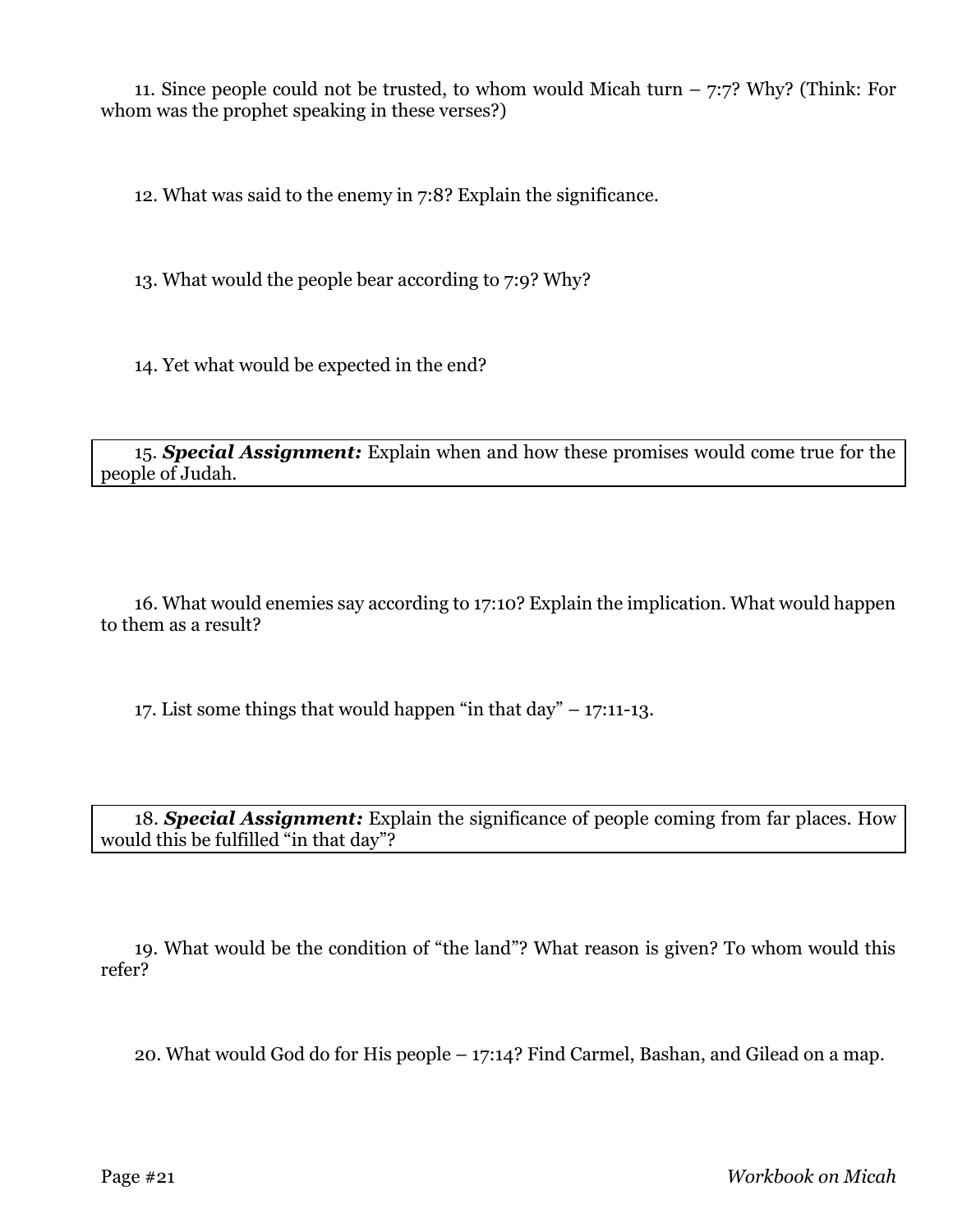21. List other *passages* in which God acts as a shepherd for His people.

22. What would God do for his people according to 7:15?

23. How had God done this when the people were leaving Egypt?

24. What effect did this have on the nations – 7:16,17? To what people does this refer?

25. What will God do and for whom will He do it in 7:18?

26. *Special Assignment:* List other passages, and once again explain the significance of the remnant. (Think: How does the mention of the remnant help explain the preceding verses?)

27. List other *passages* about God's grace and mercy.

28. What would God's mercy lead Him to do for the sins of the people – 17:19?

29. What blessings had been promised to the fathers from of old – 7:20? Give examples of such promises.

30. *Special Assignment:* Explain in your own words the promises in the closing verses of Micah's message. When and how were these promises fulfilled?